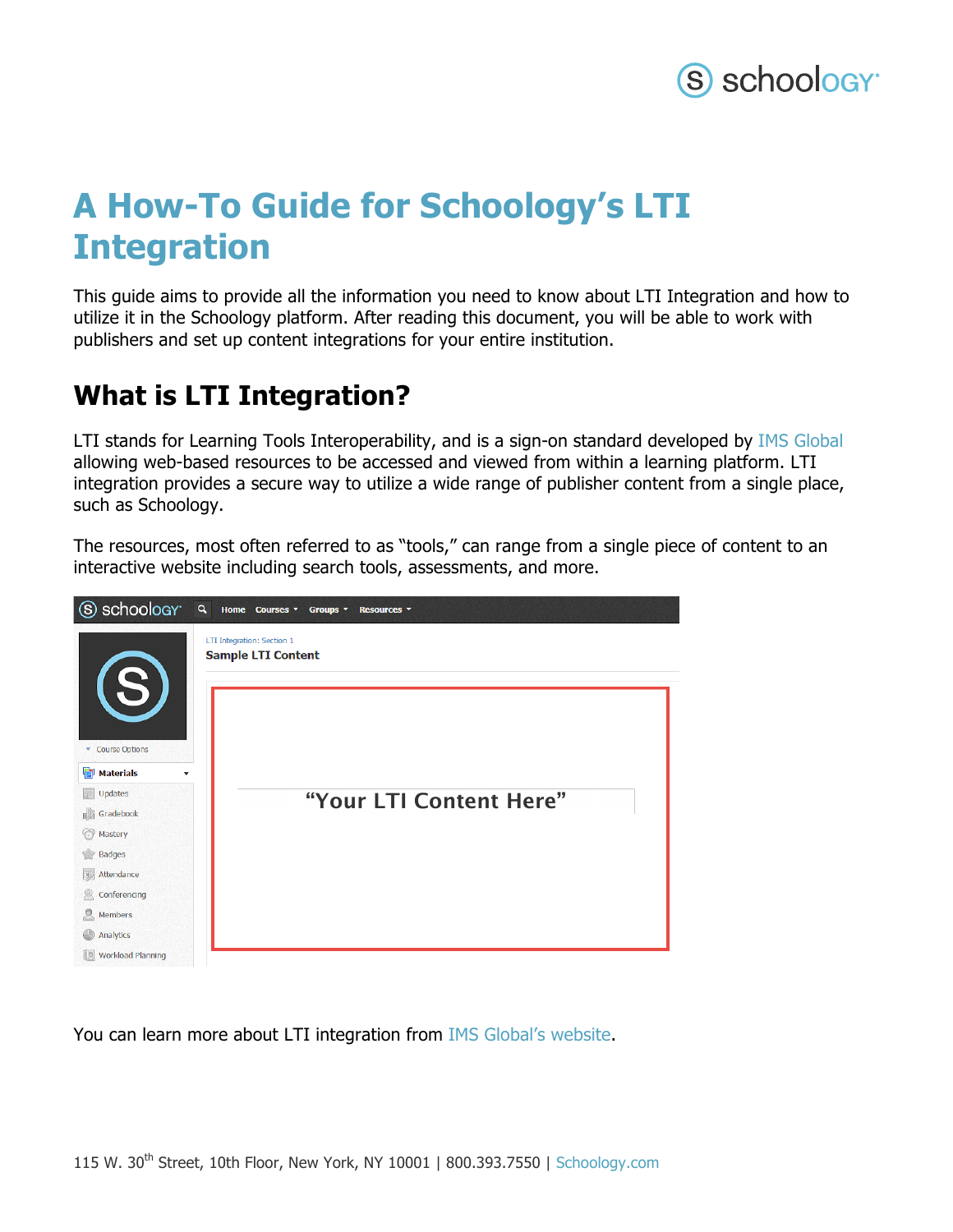

**Note:** Schoology is compatible with LTI v1.0 and v1.1 content. However, there is not an automated way to determine if a publisher is LTI compatible or not. The best, and sometimes only, way to find out if a publisher is LTI compatible is by checking the IMS Conformance Certification website for a registration number at http://www.imscert.org

#### **Important Questions to Ask Content Publishers, a.k.a Tool Providers**

To integrate LTI content into Schoology, you must first gather the below information from the tool provider.

Below is a list of questions that tool providers will need to answer to ensure an effective integration:

- 1. Is the content compliant with LTI version 1.0 or 1.1?
	- $\circ$  Schoology supports both versions.
- 2. Do I need a **Consumer Key** and/or **Shared Secret**? If yes, what are they?
- 3. Is the content delivered via the tool provider's website or via a separate URL/XML code?
	- $\circ$  If via the website, what is the URL or Domain?
		- $\circ$  If via URL/XML, what is the code?
- 4. What personal information is required when launching an external tool? For example:
	- o The user's name
	- o Email/username
	- o Both the user's name and their email/username
	- $\circ$  No information is required
- 5. Are there any custom parameters that need to be defined? If so, what are they?

**Note**: All the information you need to set up external tools in Schoology should be provided by the tool provider. If you have questions, your first step should be to contact the tool provider.

#### **Setting Up LTI External Tool Providers in Schoology**

LTI integrations are called External Tools. To set up **External Tool**s in Schoology, first add the tool provider. The Schoology System Admin can install the tool provider at the course or the district level so that teachers are able to add **External Tools** to their courses quickly and with minimal effort.

If the system admin chooses not to add tool providers beforehand, each teacher will have to enter the tool's account credentials each time he or she adds a tool. In this case, each teacher who needs access to install the tool to a course will also need access to the (potentially sensitive) subscription information for that tool.

**Note**: We recommend adding tool providers at the institution level; however, you can learn more about adding them at the course level in our Help Center article**.**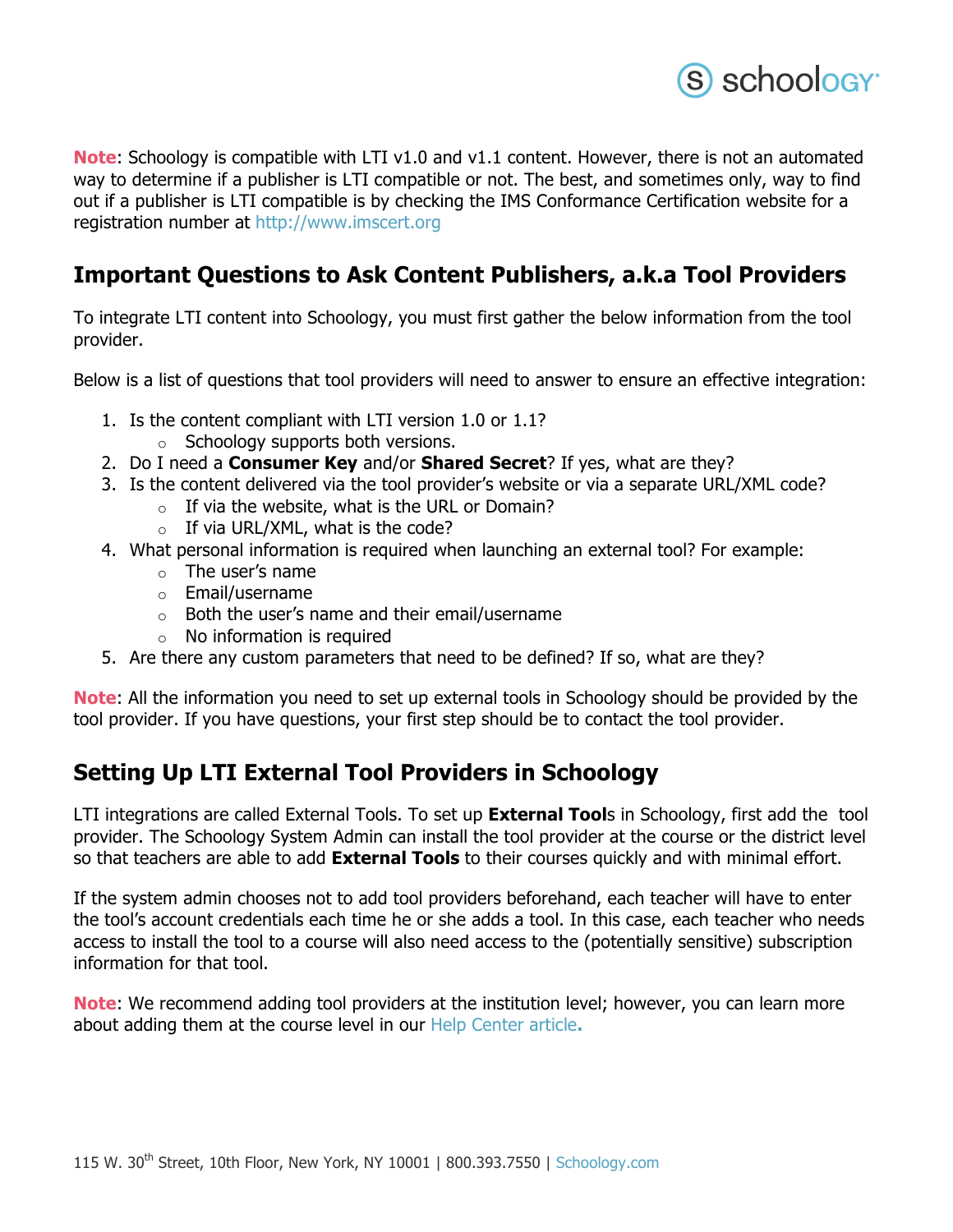

#### **How to Add Tool Providers at the Institution Level (Recommended)**

Schoology recommends setting up your tool providers at the district level. District-level installation of an LTI tool is the most effective way to distribute LTI content across a school, district, college, or university. This method also ensures that you have full control over the integration and its launch credentials.

| <b>Recent Activity</b>     | <b>Integration</b>                |                                                   |                                              |            |                                               |  |                                                                         |  |
|----------------------------|-----------------------------------|---------------------------------------------------|----------------------------------------------|------------|-----------------------------------------------|--|-------------------------------------------------------------------------|--|
| $\frac{1}{23}$<br>Calendar | <b>Remote Auth</b>                | <b>Custom Domain</b>                              | <b>Claim Domain</b>                          | <b>API</b> | <b>External Tools</b>                         |  |                                                                         |  |
| Messages<br>People         | <b>Add External Tool Provider</b> |                                                   |                                              |            |                                               |  | <b>External Tools (LTI) / Addi</b><br>External Tools (LTI) can be added |  |
| Subscriptions 28           |                                   |                                                   |                                              |            |                                               |  | courses for access to other web-bay                                     |  |
| 嬲<br><b>Edit Users</b>     | <b>Tool Name:</b>                 | <b>Add External Tool Provider</b><br>$\mathsf{x}$ |                                              |            |                                               |  |                                                                         |  |
| <b>System Settings</b>     |                                   |                                                   |                                              |            |                                               |  | What is LTI?                                                            |  |
| Grade Settings             | <b>Consumer Key:</b>              |                                                   |                                              |            |                                               |  | Learning Tools Interoperability (LT)                                    |  |
| Privacy Overrides          | <b>Shared Secret:</b>             |                                                   |                                              |            |                                               |  | standard that allows access to web-<br>from a growing number of LTI com |  |
| Word Filter                | Privacy:                          |                                                   |                                              |            | Send Name and Email/Username of user who la ▼ |  | Schoology's LTI integration allows                                      |  |
| <b>Integration</b>         | <b>Configuration Type:</b>        |                                                   | Manual                                       |            |                                               |  | resources to be accessed throughor<br>viewed directly on the platform.  |  |
| Schools                    | <b>Match By:</b>                  |                                                   | Domain                                       |            | 3                                             |  |                                                                         |  |
| <b>Support Contacts</b>    | Domain/URL:                       |                                                   |                                              |            |                                               |  |                                                                         |  |
| <b>School Analytics</b>    |                                   | <b>Custom Parameters:</b>                         |                                              |            |                                               |  |                                                                         |  |
| Import                     |                                   |                                                   |                                              |            |                                               |  |                                                                         |  |
| $\overline{a}$<br>Export   |                                   |                                                   | One key value pair per line (e.g. key=value) |            |                                               |  |                                                                         |  |
| lo.<br>Advisees            |                                   |                                                   | <b>Submit</b>                                | Cancel     |                                               |  |                                                                         |  |
| App Center                 |                                   |                                                   |                                              |            |                                               |  |                                                                         |  |

Follow these steps to set up LTI external tool in Schoology at the institution-level:

- 1. Click **System Settings** on the left menu of your System Admin home page
- 2. Click **Integration** (directly below System Settings) in the left navigation menu.
- 3. Select **External Tools** tab at the top of the page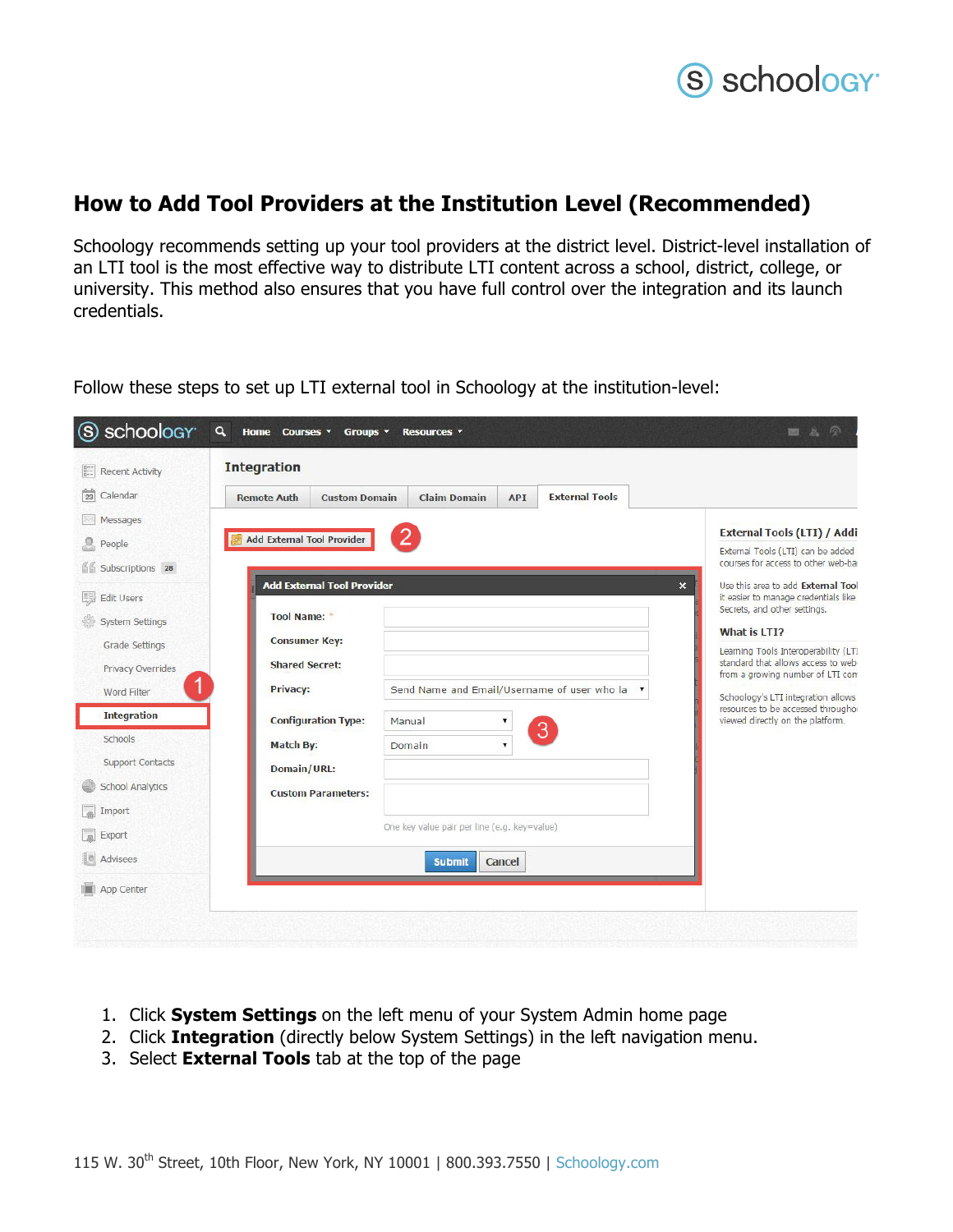

#### 4. Click **Add External Tool Provider**.

- 5. Fill out the necessary information in the pop-up window:
	- o **Tool Name**—this is the name educators see when adding external tools to their courses.
	- o **Consumer Key**—if the content publisher requires one, they will provide this.
	- o **Shared Secret**—if the content publisher requires one, they will provide this.
	- o **Privacy**—choose what information is sent to the publisher upon launch of the tool.
	- o **Configuration Type**—choose how the tool provider is configured in Schoology.
		- Always choose Manual UNLESS the provider uses XML to deliver content.
		- If using XML, input the configuration URL/XML code to complete setup.
	- o **Match By**—designates which information will automatically populate when an educator is adding an external tool to a course.
	- o **Domain**—if the URL used to add the external tool to a course contains the designated domain, then all the tool settings will automatically populate.
	- o **URL**—enables educators to select a tool provider and automatically generate the proper URL.
	- o **Domain/URL**—input the domain or URL of the publisher, depending on which you choose to match by.
	- o **Custom Parameters**—these may be required by the content publisher.
	- o Each parameter must be on its own line and formatted as "name=value."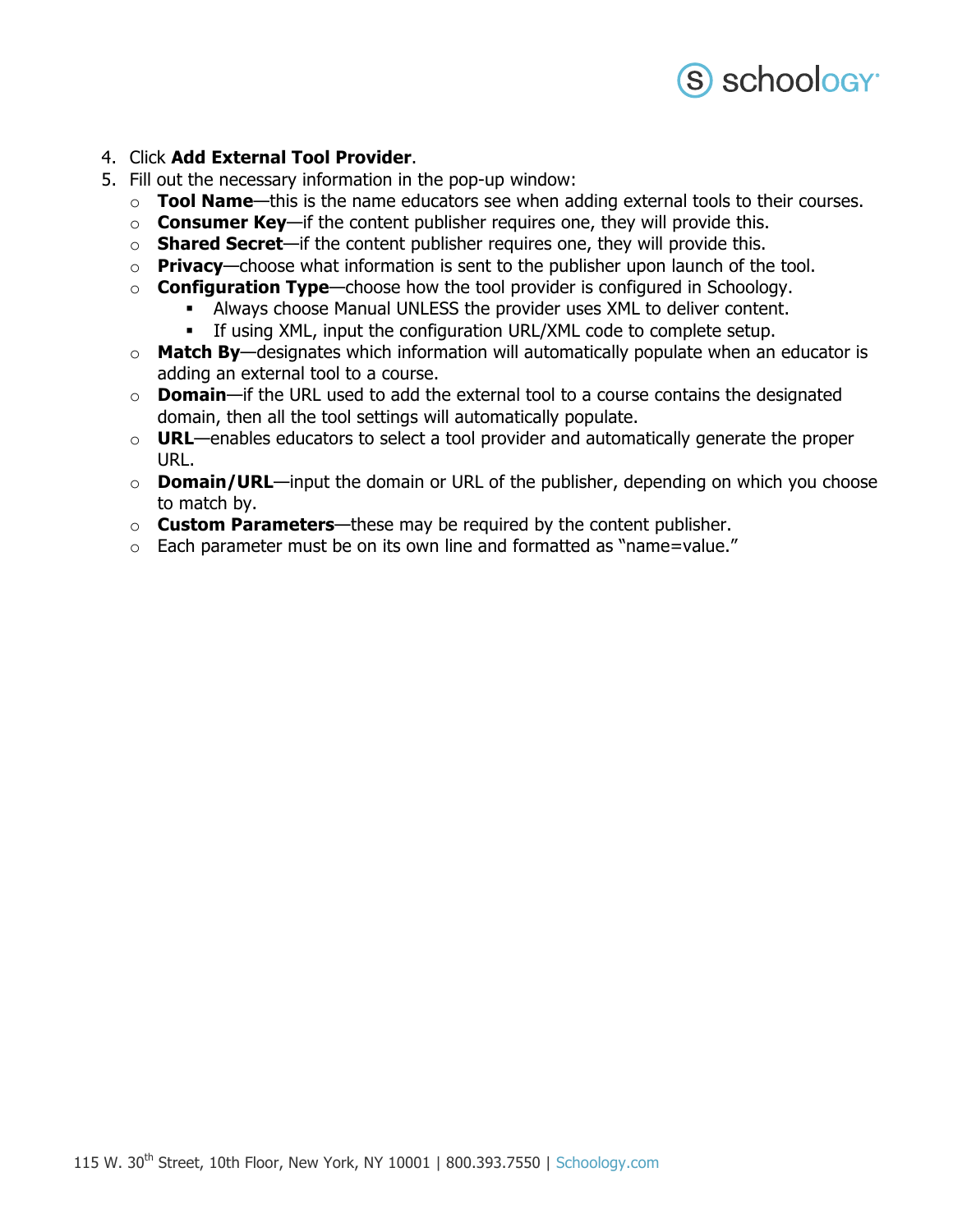## S schoology<sup>®</sup>

### **Adding External Tools to Courses**

When course admins add **External Tools** to their courses, they must enter some information that is specific to that tool provider and/or to your districts subscription credentials.

Make sure the necessary information  $-$  such as tool provider domains and URLs  $-$  is ready accessible to the faculty members.

Follow these steps to add an external tool to a course:

|                                                              | LTI Integration: Section 1<br>Schoology       |                           |                                                  | $\Box$                          |
|--------------------------------------------------------------|-----------------------------------------------|---------------------------|--------------------------------------------------|---------------------------------|
|                                                              | <sup>图</sup> Add Materials <b>v</b>           |                           |                                                  | Upcoming $-\frac{1}{23}$        |
|                                                              | Add Folder                                    |                           |                                                  | No upcoming assignments or ever |
|                                                              | Add Assignment                                |                           | 2 Inning by adding and organizing your materials |                                 |
| Course Options                                               | Add Test/Quiz                                 |                           |                                                  |                                 |
|                                                              | Add File/Link/External Tool<br>Add Discussion |                           |                                                  |                                 |
| <b>Materials</b>                                             | $\mathcal{L}$<br>Add Page                     |                           |                                                  |                                 |
| Updates                                                      | Add Media Album<br>閘                          | <b>Add External Tool</b>  |                                                  | <b>MARKAM</b><br>$\mathbf{x}$   |
| Gradebook                                                    | Add Package<br>露                              |                           |                                                  |                                 |
| Mastery                                                      | Import from Resou<br><b>Tark</b>              | <b>Tool Provider:</b>     |                                                  |                                 |
| Badges                                                       | <b>Q</b> Find Resources                       | Title:                    |                                                  |                                 |
| Attendance<br>亚                                              | Unit 1: Intre                                 | URL:                      |                                                  |                                 |
| Conferencing                                                 | $\mathbb{Z}^2$<br>Lesson One                  |                           |                                                  |                                 |
| 2<br>Members                                                 |                                               |                           |                                                  |                                 |
| Analytics                                                    | <b>D</b> <sub>Class</sub> D<br>Homework       | <b>Consumer Key:</b>      | Custom                                           |                                 |
| Workload Planning                                            | Practice Qu                                   | <b>Shared Secret:</b>     | $\boxed{3}$<br>Custom                            |                                 |
| Install Your App(s)                                          |                                               | <b>Custom Parameters:</b> |                                                  |                                 |
|                                                              |                                               |                           | Enable Grading                                   |                                 |
| <b>Information</b>                                           |                                               |                           | Cancel<br><b>Submit</b>                          |                                 |
| Grading periods<br>Quarter 4: 2/15/15 -<br>$5/23/15$ , Q4'15 |                                               |                           |                                                  |                                 |

Notice the Consumer Key and Shared Secret are automatically provided.

- 1. Navigate to the Course
- 2. Click **Materials** on the left menu in the course
- 3. Click **Add Materials**